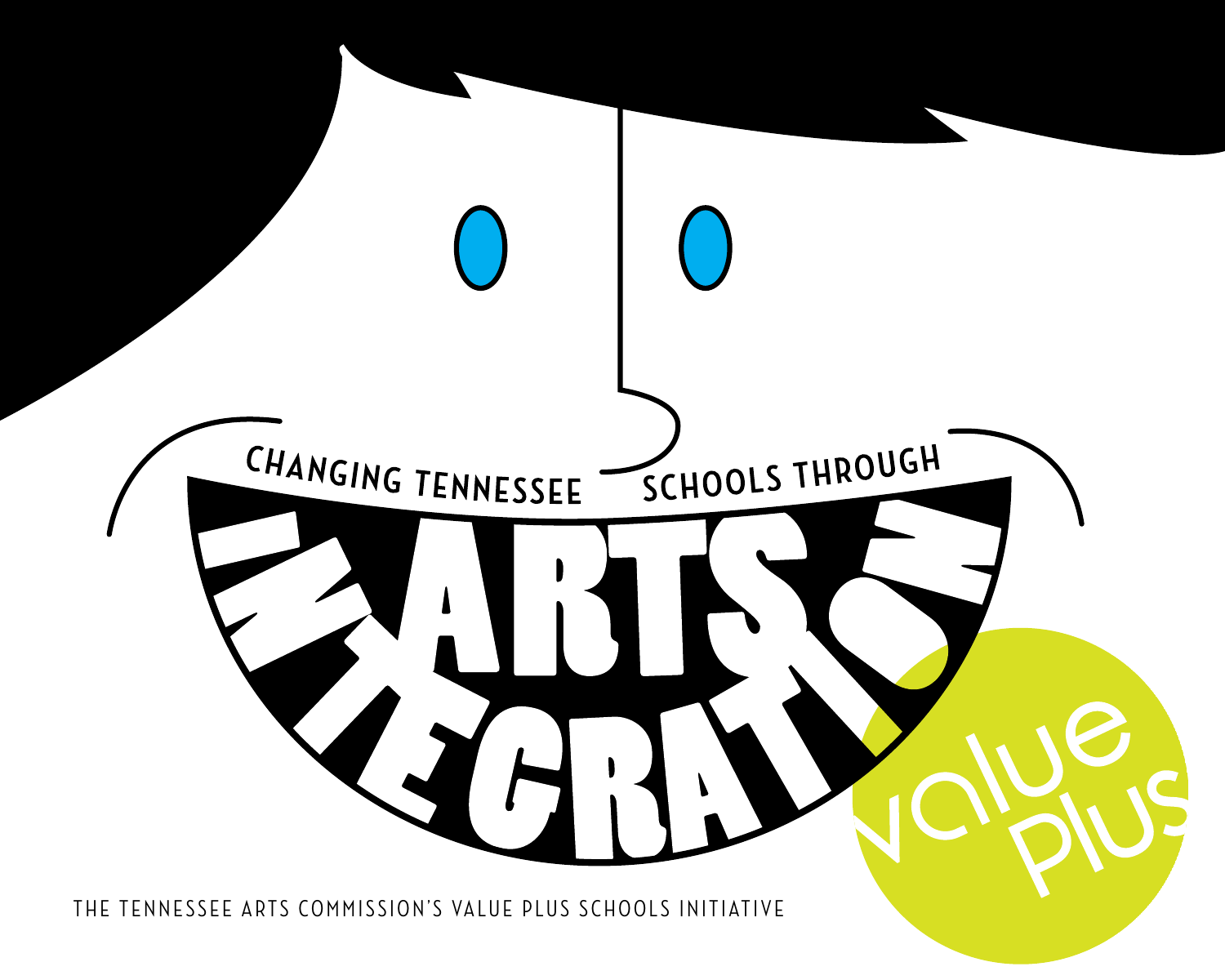*"When a school embraces the arts as central to academics, the entire culture of the school changes. Everyone – students, teachers, and parents– can feel and see the difference."* 

## **– Roy Miller, Principal, Mooreland Heights Elementary**

The Value Plus Schools Initiative is a groundbreaking program for education in Tennessee. Emphasizing arts integration, in which dance, music, visual art, theatre and creative writing are primary pathways to learning, students and teachers in Value Plus Schools benefit from a curriculum rich in creativity, problem-solving, imagination and teamwork. The arts are academic subjects and recognized by the *Elementary and Secondary Education Act* as core to the curriculum. While Value Plus Schools integrate the arts into other subjects, the arts are also taught as core stand-alone subjects, *affording students the opportunity to learn both in and through the arts.* 

In Value Plus Schools, both core arts instruction and arts integration are based on state and/ or national curriculum standards, *allowing both students and teachers to strengthen higher order thinking skills*; express and understand ideas and emotions; and make connections to the real world.

# **Value Plus Schools**

*An Arts Integration Initiative of the Tennessee Arts Commission's Arts Education Program*

*Program Coordinators:*  Kim Leavitt, Director of Arts Education, Tennessee Arts Commission

Ann Brown, Arts Education Special Projects Coordinator, Tennessee Arts Commission

*Funding for Value Plus Schools includes:* The U.S. Department of Education *Arts Education Model Development and Dissemination Grant*

Tennessee General Assembly

Tennessee Arts Commission



#### **Commission Members**

Rich Boyd, Executive Director Ellen M. Hays, Chattanooga – Chair Budd Bishop, Livingston – Vice Chair Kurt Winstead, Franklin – Secretary Donna Chase, Knoxville Lanis "Lanny" Cope, Knoxville Gale Jones Carson, Memphis Rhea Condra, Gallatin Ed Gerace, Johnson City Lucia Gilliland, Memphis

Ann K. Looney, Crossville Carol L. McCoy, Nashville Carol W. Prentiss, Memphis Barry Scott, Nashville Ginger Terry, Lexington Bob Wormsley, Caryville

Design by Lydia Light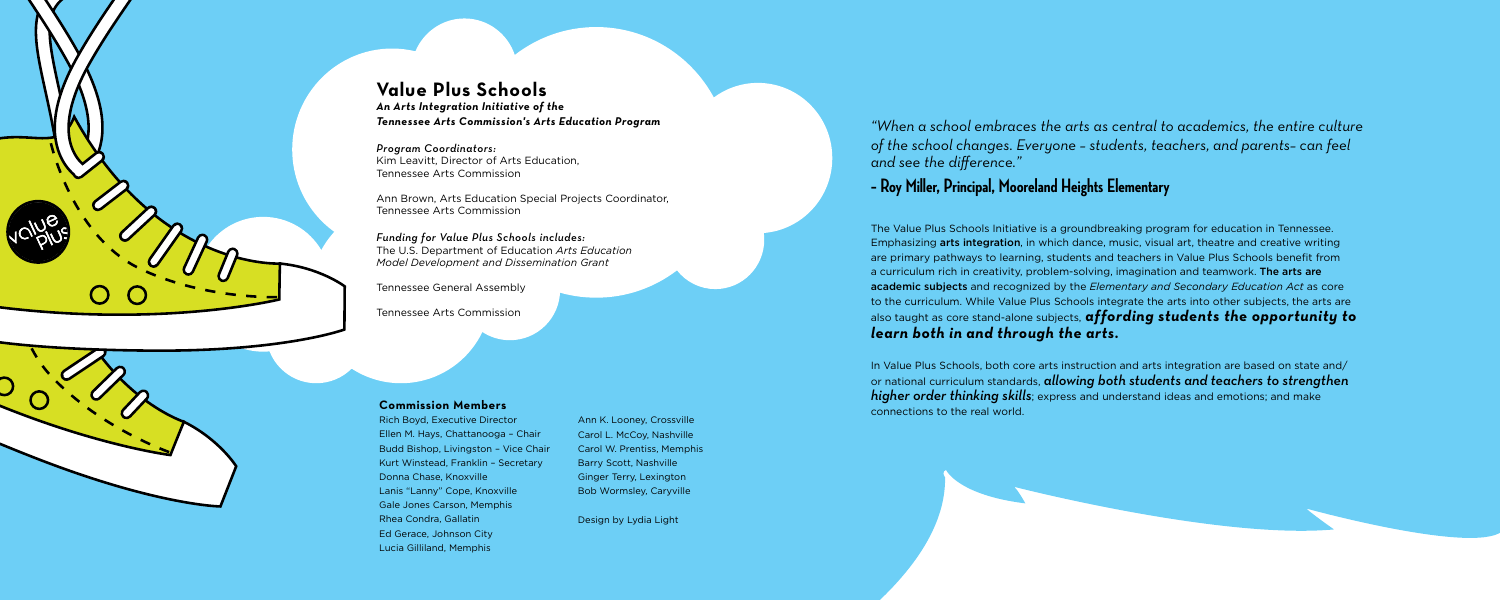#### **BEGINNINGS**

The Tennessee Arts Commission's Value Plus Schools Initiative first took root as a recommendation from a statewide arts education needs assessment conducted from 2004-2005 by Dawn M. Ellis and Associates. *Ready, Set, Grow: Cultivating Arts Education Reform* revealed through surveys, focus groups, town hall meetings and personal interviews, an overwhelming desire to improve and strengthen Tennessee's public schools through a comprehensive arts integration initiative. Needs assessment participants cited the Tennessee Arts Commission as the prime agency to lead such an endeavor.

In developing Value Plus Schools, the Commission researched arts integration models developed by other state agencies including *Arts in the Basic Curriculum* (South Carolina) and *Whole Schools* (Mississippi), as well as expansive multi-state models such as *A+ Schools* (North Carolina). Both the successes and challenges of each program were explored.

In designing Value Plus, the Commission sought to create a program that was adaptable for both rural and urban schools, socio-economic issues, and the variances of each school district. The desired outcome was that any school wishing to adopt arts integration as a focus would find Value Plus a realistic and sustainable alternative.

In examining the research conducted on other arts integration models, the Commission focused on *three critical factors needed for success*:

**( 1 )** Flexibility: Value Plus had to be adaptable to each school's academic and social needs as well as district mandates.

**( 2 )** Replicability: Value Plus had to be comprehensive yet manageable, integrating seamlessly with the numerous other programs and requirements schools are expected to implement.

**( 3 )** Sustainability: Value Plus had to be a realistic option for schools in terms of the funding and personnel needed to be effective.



# **Participating Schools:**

#### **Bradley Academy**

Murfreesboro, TN Murfreesboro City School District Principal: Chad Fletcher Value Plus Leader: Cheryl Harris

#### **Covington Integrated Arts Academy**

Covington, TN Tipton County School District Principal: Jan. O. Sanford Value Plus Leader: Dr. Bonnie Wright

#### **Dickson Elementary**

Dickson, TN Dickson County School District Principal: Eve Larkins Value Plus Leader: Mandy Roche

#### **Huntingdon Primary**

Huntingdon, TN Huntingdon Special School District Principal: Alan Eubanks Value Plus Leader: Kelli Postlethwait

 $\mathbb{R}^n$ 

:....•

#### **Mooreland Heights Elementary**

Knoxville, TN Knox County School District Principal: Roy Miller Value Plus Leader: Brandi Self

#### **Oak Grove Elementary**

Cleveland, TN Bradley County School District Principal: Ted Bryson Value Plus Leader: Fredda Burton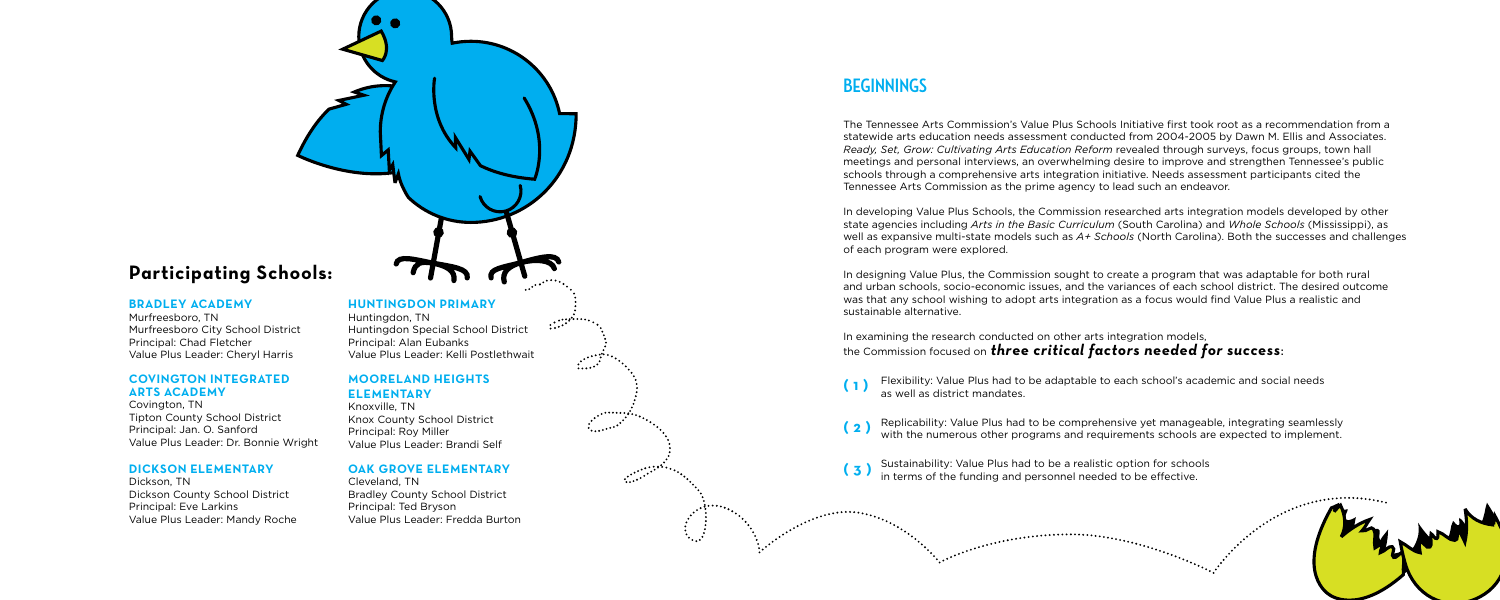

a a mara a mara a Tana a Tana a Tana a Tana a Tana a Tana a Tana a Tana a Tana a Tana a Tana a Tana a Tana a T

**LAUNCHING VALUE PLUS**

In Fall 2006, the Commission rolled out the Value Plus Schools initiative as a five-year pilot program in six Title I elementary schools. The six schools were situated statewide and represented an equal distribution of urban and rural. In western Tennessee, the two rural schools were Covington Academy (K-8) in Covington and Huntingdon Primary (K-3) in Huntingdon. Middle Tennessee had one urban school, Bradley Academy (K-6) in Murfreesboro and one rural, Dickson Elementary (K-5) in Dickson. East Tennessee also had one urban and rural; Mooreland Heights Elementary (K-5) in Knoxville and Oak Grove Elementary (K-5) in Cleveland. *All schools were required to maintain a minimum free and reduced lunch rate of 50%. Most ranged between 75%-93%.*

**WW** 

# **MEASURING EFFECTIVENESS**

Edvantia Inc. was contracted by the Tennessee Arts Commission Euvanua me. was contracted by the Tennessee Arts Commission separate surveys were used as well as self-assessment checklists, separate surveys were used as well as self-assessment checkinsts, Grassivon opservation. All the instruments, except for the focus or program evaluation. All the instruments, except for the rocus<br>group protocol, were developed by Commission staff and vetted group protocol, were developed by Commission start and vetted<br>by evaluators. Evaluators provided technical advice to the staff regarding the appropriateness of the questions and response scales reyarding the appropriateness of the questions and response scales<br>as required. In addition to the above-mentioned instruments, Value as required. Ill audition to the applicationed instruments, value

 $\tilde{\phantom{a}}$ 

plus and comparison sexterness.<br>
evaluate program effectiveness.<br>
Throughout the four-year project, Value Plus participants included:<br>
Throughout the four-year project, Value Plus participants grades  *• Ten thousand four hundred (10,400) students grades*

- *Pre K-8 (average of <sup>2600</sup> per year) • One thousand eighty (1080) teachers*
- *(average of <sup>270</sup> per year) • Fifty-six administrators (average of <sup>14</sup> per year)*
	-

 $\boldsymbol{z}$ 

*The arts have made our school stronger. They help our learners both academically and emotionally, especially our students who struggle with other factors such as poverty, a lack of family support and other needs.*

**– Jan O. Sanford, Principal, Covington Integrated Arts Academy**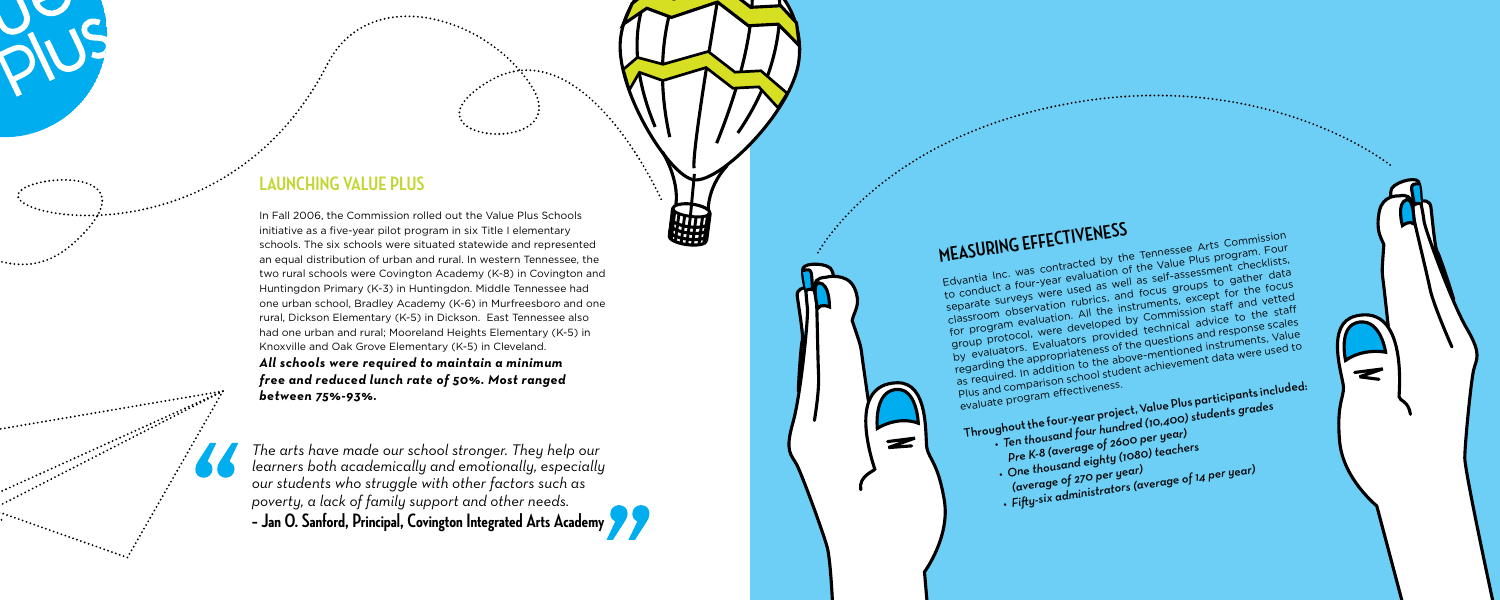*what we learned*

ELEARNED

# **Student Achievement**

In 2006, when the program began, students in the six Value Plus Schools collectively averaged 79.6% proficient and advanced in math, reading/language arts, social studies and science as opposed to 86.1% in comparison schools. After four years, Value Plus students closed the achievement gap, with 88% proficient and advanced while comparison students showed only a 1% gain, at 87%. *The table above demonstrates this progress.*

Despite having higher numbers of students on free/reduced lunch, Value Plus Schools made greater academic gains over the four year period than comparison schools in all four content areas: math, science, reading/language arts and social studies. The percentages of students who were economically disadvantaged were higher for Value Plus Schools (78% on average) than the comparison schools (61% on average). National research demonstrates that schools with a high proportion of economically disadvantaged students tend to perform lower on standardized tests. This is significant in that Value Plus schools performed higher than comparison schools despite having greater numbers of students on free and reduced lunch. *The table above demonstrates this progress.*



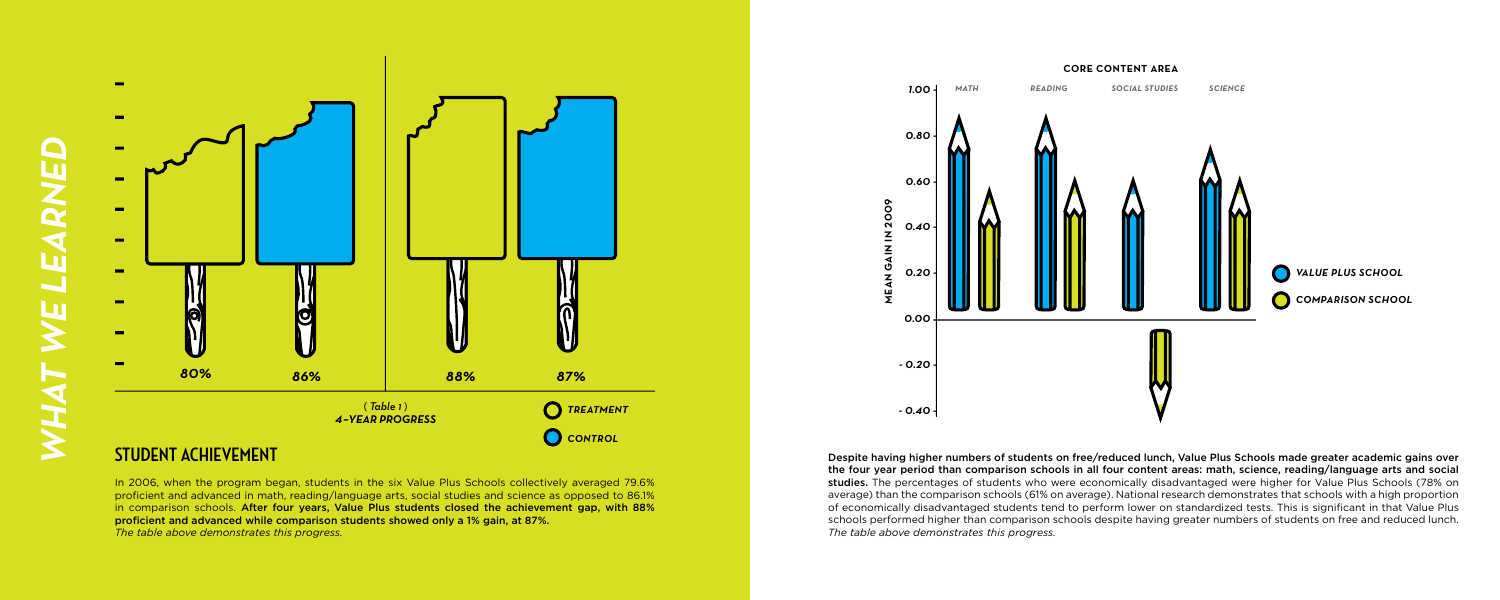# *Sidebar Story:* **Special Education**

In one school, Special Education teachers found arts integration to be highly effective in helping students understand math concepts and procedures. These teachers reported using the arts to teach math at least three times per week and, in some cases, every day of the week. Students in these special education classes experienced significant academic growth, with math scores increasing from 52% proficient and advanced to 79% over a three-year period.



PRINCIPALS **ARE KEY** TO SUCCEC.

#### **Principal** participation emerged as integral and critical to the success of each Value Plus School. For the Value Plus Schools who demonstrated significant progress, that success can be directly linked to principal leadership and influence. Student achievement was much higher in schools where the principal was actively involved in implementing the Value Plus program. In schools where the principal made Value Plus a priority, teachers showed greater progress in teaching high quality arts integrated lessons with more frequency.

*In four schools, 100% of the teaching faculty participated for the duration of the pilot phase program,* including Special Education, Title I, ELL, Technology, Library, Guidance and other resource teachers. The two remaining schools had a 98% and 95% participation rate respectively, due to some resource teachers choosing not to participate.

To monitor participation, teachers were required to teach a minimum of one arts integrated lesson per week in Year One and the first part of Year Two, with the remaining project period requiring *two arts integrated lessons per week* be taught. Arts integrated instruction was documented through Assessment Checklists and master calendars in which teachers recorded when their weekly lesson(s) would be taught. Most principals also conducted "drop-in" visits to ensure that teachers were actually implementing instruction. *In Value Plus Schools where 90% or more of the faculty reported teaching a minimum of two arts integrated lessons per week, student achievement increased.*

## **Wide scale Participation**

As a whole school model, Value Plus has successfully demonstrated how comprehensive reform can occur when entire school faculties are actively working toward a common goal. One of the common barriers exhibited by similar models was large-scale participation on the part of classroom teachers. Other models compensated teachers for participation or provided incentives, leading to sustainability issues. To combat this, Value Plus project directors established a mandate for schools from the outset that *75% or more of the full-time teaching faculty had to actively participate in all aspects of the program.* This included professional development as well as arts integrated classroom instruction. All six of the Value Plus Schools exceeded the 75% participation rate.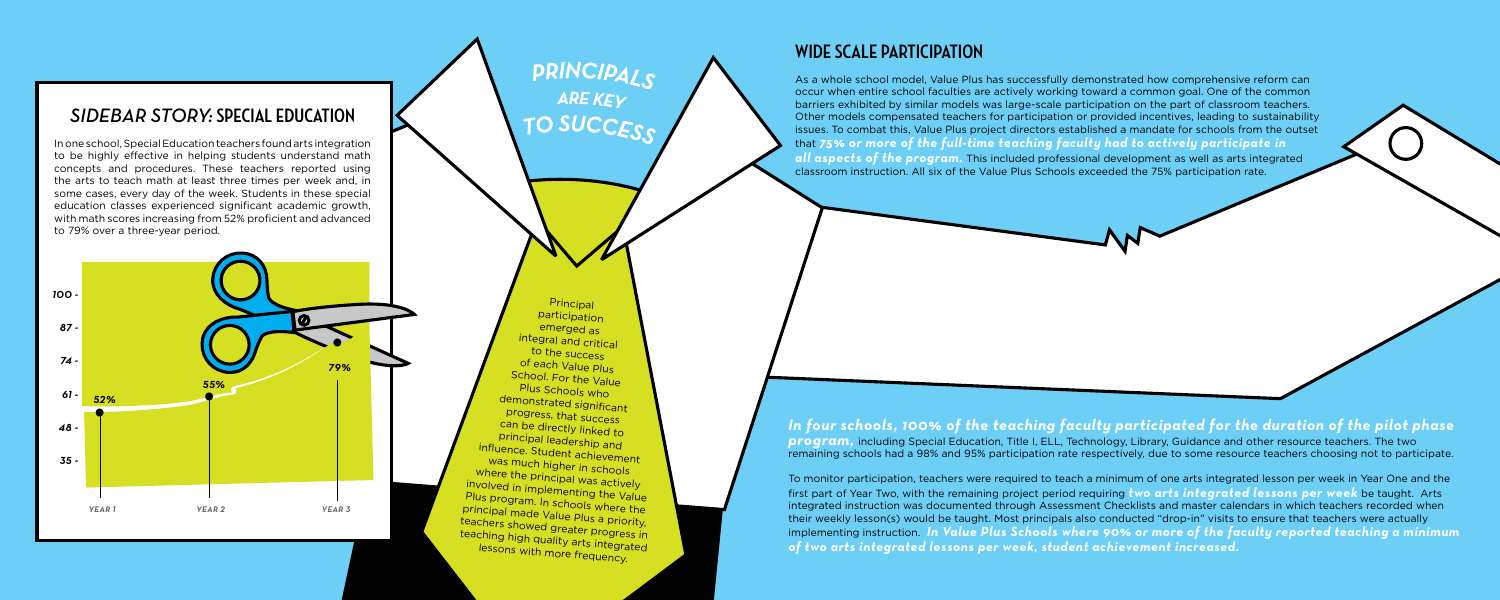#### **Collaborative Planning**

Arts integration is only possible when schools purposely create time in the schedule for classroom teachers and arts specialists to collaborate on lessons and units. *Over the four year period, collaborative planning time between arts specialists and classroom teachers increased from 7% to 71%.*

Value Plus Schools addressed collaboration in unique ways with some schools rotating arts specialists weekly through planning periods while others used release time for in-depth monthly collaboration. Some Value Plus schools placed greater emphasis on collaboration than others, enforcing and monitoring planning time. Those Value Plus Schools who established strict expectations for collaboration demonstrated *higher levels of academic achievement* than other Value Plus Schools who did not enforce or monitor collaborative planning.

#### **Changing Perceptions**

When first introduced to the idea of arts integration, only 3% of classroom teachers reported receiving some instruction as part of their pre-service training. 91% reported receiving no information or training in arts integration as part of pre-service. By contrast, 83% of arts specialists had received some instruction, while an additional 18% reported having had a college level course focused on arts integration.

When Value Plus was first implemented in 2006, 19% of teachers and 40% of principals strongly agreed that arts integration would be highly

effective at improving student achievement. *In 2010 when the program concluded, 97% of teachers and 100% of principals strongly agreed that arts integration had a profound impact on student achievement.*

Prior to becoming involved with Value Plus, arts specialists felt relegated to the sidelines of their schools, citing little interaction with classroom teachers and a general lack of awareness among school faculty about the power of the arts on student learning. Only 25% of arts specialists felt that classroom teachers understood and valued their contribution to the curriculum. By the end of the pilot phase in 2010, that increased to 100%. Supporting this perception, in 2006, only 17% of classroom teachers felt strongly that arts specialists were vital contributors to the school faculty. In 2010, that increased to 97%.

*"Arts integration changed the way I teach. It changed the way I think about teaching, and it changed the way my students learn."* 

**– Brandi Self, 5th Grade Teacher, Mooreland Heights Elementary**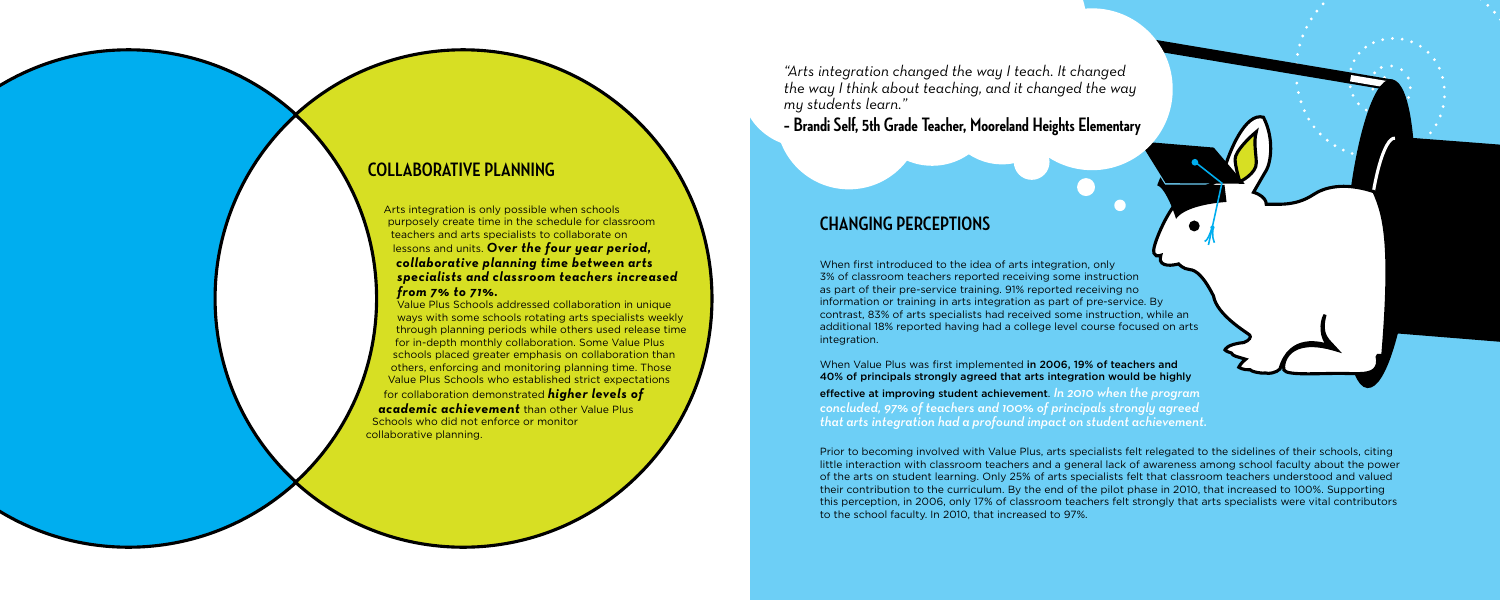# **Teaching Artists**

Teaching artists conducted residencies and provided professional development to Value Plus Provided Professional development to value Plus provided classroom teachers and arts specialists with unique opportunities to collaborate and team-teach alongside professional teaching school es provided opportune<br>esidencies with unique opportunesional tourists.<br>pecialists with value provided with Value Plus,<br>and team-teach alongside provided artist residencies.<br>artists. Popilot school had utilized artis esidences with unique proced with various pecialists with displaces.<br>
Decialists with alongside proced with various and team-teach alongside involved artist residencies.<br>
and team-teach ol had utilized artist residencies.

**Professional Development**

*Professional development for Value Plus Schools was year-round,* culminating in a four-day Summer Intensive in which the six schools trained together. Additional professional development activities included strategic planning, curriculum workshops and annual leadership academies for principals and Value Plus Leaders. Each school worked with Value Plus staff to design their own professional development based on their school's greatest academic needs.

To bolster participation, professional development throughout the year was done on-site at each school and scheduled during mandated district in-services in which all faculty were required to attend.

*At the end of the pilot phase, students in Value Plus Schools received 1,766 visits by teaching artists, a 90% increase in the number of artist residencies hosted by schools. Value Plus Schools also benefitted from attending 518 cultural field trips.*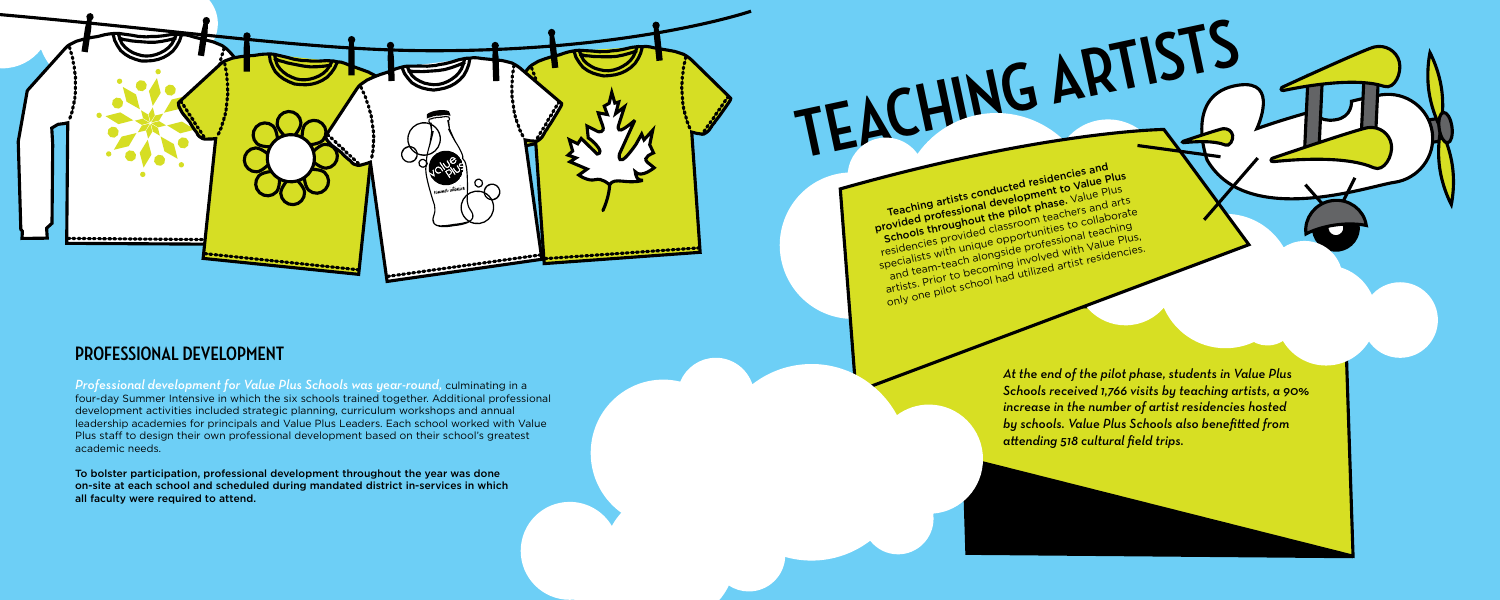

# *Value Plus Schools...*

made *greater academic gains* than comparison schools.

 had higher numbers of economically disadvantaged students but still *outperformed comparison schools* on standardized tests.

experienced higher academic achievement when teachers taught at least *two arts integrated lessons per week.*

experienced *higher academic achievement* when principals were actively involved in implementing the program. The \$1,062,000 grant is being used for the development of **Arts360°**, a district model in Knox County. *The Tennessee Arts Commission's Arts360° initiative brings teachers full-circle, as learners, collaborators, facilitators, and reflectors, in order to improve instruction and impact student achievement by making arts-based and arts integrated learning a critical component of every child's educational experience.* Arts360° includes year-round professional development and mentoring structured around inquiry-based reflection strategies to deepen and improve collaboration among generalist teachers, arts specialists, and teaching artists.

> The experiences and lessons learned through Value Plus greatly impacted the design and implementation of Arts360°.

# *Looking Toward the Future*

 $\bullet$ 

Although the pilot phase of Value Plus Schools ended in May 2010, the Tennessee Arts Commission continues to provide funding, artist residencies, professional development and other support to continue the program. *In July 2010, the Commission was honored to become the only state arts agency - and one of only a handful of organizations - to ever be awarded the prestigious Arts Education Model Development and Dissemination Grant from the U.S. Department of Education a second time.*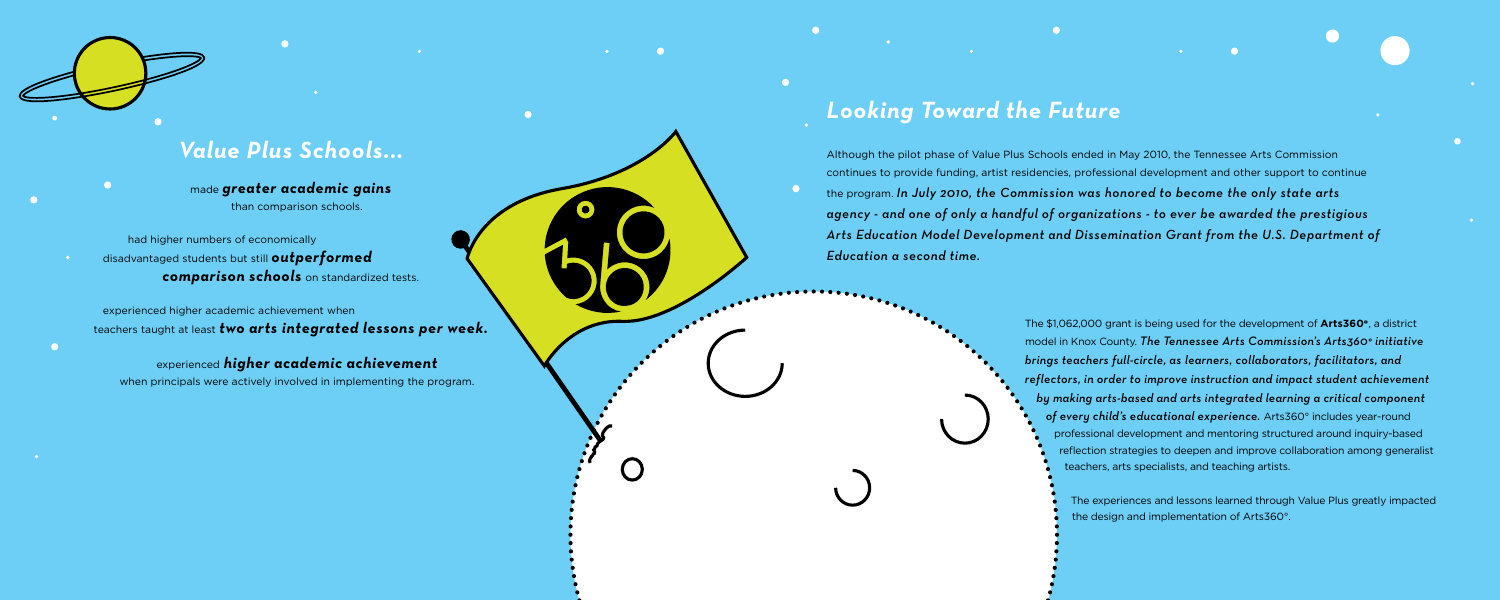Dear TAC, Dear Arts people, Thank you for drama an<sup>d</sup>  $\bullet$ dance. I Love school now and The drumming class is one of the most fun things to do at school. monsters. When I grow up, When I hit the drum, it vibrates monomic of the an artist or a and it makes me feel happy. We I'm you'll baseball player. learn about vibration is science too. Your friend, I especially love the drama classes. The acting in front of people has Kevin Kindergartner, Bradley helped me raise my courage. The arts field trips are good too. They help Academy me see throughout the whole world. Your future artist, Dear Tennessee Arts Commission, Keisha, 3rd grader I like having the arts in our school. It Covington Integrated Arts Academy is scientifically proven that if one makes learning fun, one remembers what one is learning. That's why my teachers teach us math through paintings and music. We learn if better and that's good for me because I suck at math. Best Wishes, **In Their Own Words:**  Rickie, 3rd grader Huntingdon Primary School *What Students Think About Arts Integration*

One of the things I like most about Value Plus is the pottery. It helped me learn a lot about 3-D sculpture and Southwest Native Americans. The teaching artist, Annamaria, was a real artist. I also liked learning about Mondrian and how he used math when he painted. I never thought about math and painting before. But my absolute favorite thing was the explorer sculptures. I'm a real sucker for clay. I would highly appreciate it if you could give our middle school Value Plus because that's where I'm going next year.

Sincerely,

Dear Arts Commission, Creative arts is not just time to relax in this school, it is a time to become better thinkers. We learn art and other subjects at the same time. When artists come to our school, it is exciting to know a real live artist. The string quartet was amazing to listen to. It is a shame that very few people do not appreciate that but many children do in this school. You are the cause of these great memories. These are my thoughts on my school.  $\bullet$ Sincerely, Brittney, 4th Grader Covington Integrated Arts Academy

# Dear Arts Commission,

Hunter, 5th grader Mooreland Heights Elementary